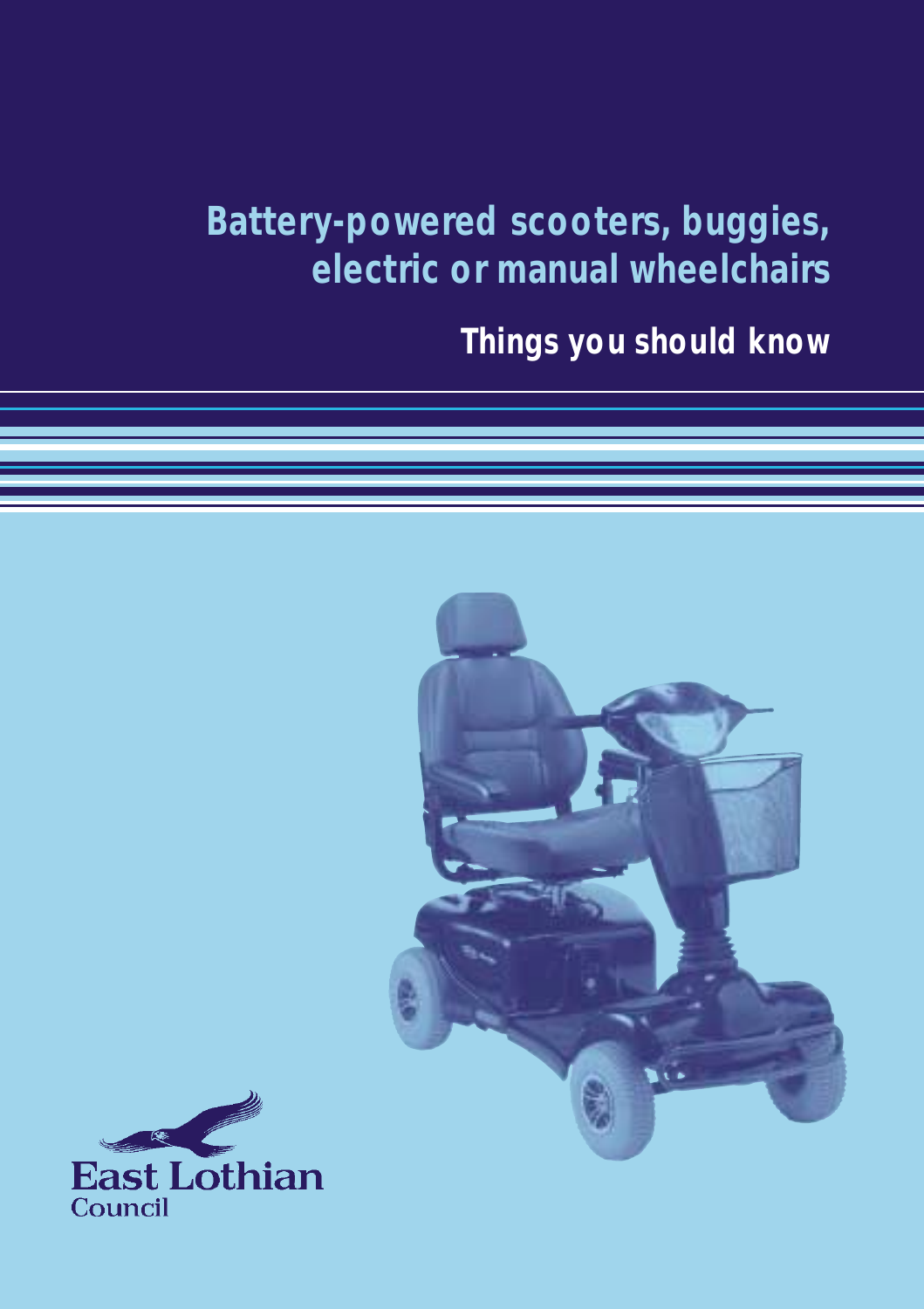This leaflet sets out East Lothian Council's responsibilities to people who use:

- Battery-powered scooters and buggies
- Electric or manual wheelchairs.

# **Scooters and buggies**

Scooters and buggies are designed for use by people who have a reasonable degree of mobility. If you want a scooter or a buggy, you will have to buy it privately. Neither the NHS nor East Lothian Council supply scooters or buggies.

# **Storage**

Because you have chosen to buy a scooter or buggy, you are responsible for its storage. **East Lothian Council has no responsibility to supply storage for your vehicle.** 

So, before you choose to buy your vehicle, you will also have to consider where you are going to store it. If you want to build a shed or garage, you will need permission from your landlord if you are a tenant. You may need permission from the Council's Planning Department whether you are an owner-occupier or tenant.

**Remember, the arrangements for charging the batteries for your vehicle must meet health and safety requirements.** For further information, contact the supplier of your vehicle, your landlord and/or the Planning Department.

## **Access ramps etc**

Again, because you have chosen to buy a scooter or buggy, East Lothian Council has no responsibility to provide access ramps, driveways, pathways or other aids to access.

Before you choose to buy your vehicle, you will also have to consider what you need to do about access. If you want to build ramps, pathways, driveways etc, you will need permission from your landlord if you are a tenant. You may need permission from the Council's Planning Department if you are an owner-occupier.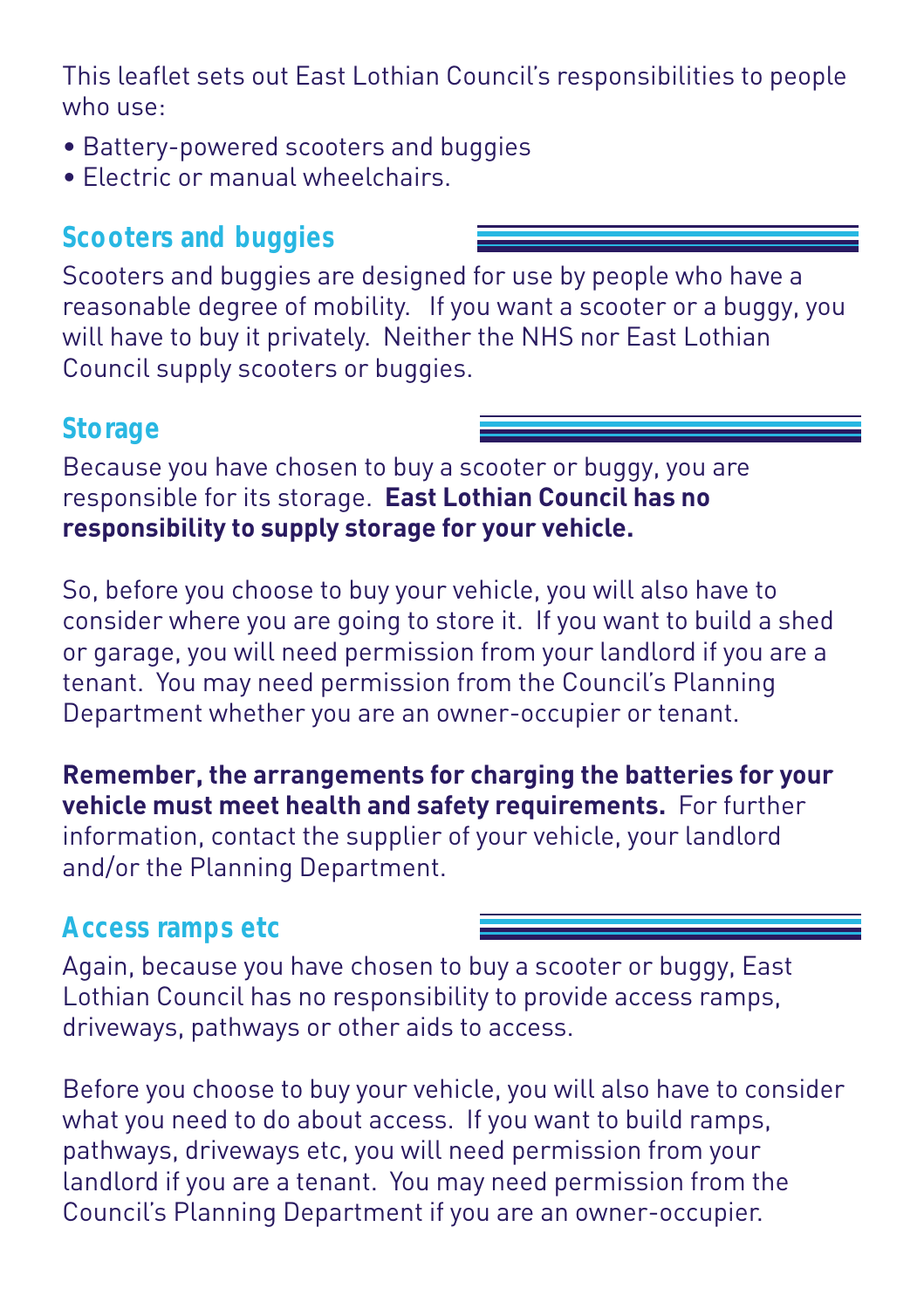### **Electric and manual wheelchairs**

Some wheelchairs can be used indoors and outdoors, and others indoors. You can buy them privately, or the NHS may supply you with one as part of their support to you.

### **If your electric or manual wheelchair is supplied by the NHS**

If you have a wheelchair that has been supplied by the NHS, then you can request an assessment from the Council to put in a ramp. For more information on getting a ramp, contact one of our Occupational Therapy teams.

**If you have bought your own electric or manual wheelchair** If you are assessed by an Occupational Therapist and it is decided that you need a ramp, then the Council will provide one for you. If you do not have an assessment, or the Occupational Therapist does not recommend a ramp, you can choose to build a ramp at your own expense.

If you want to build ramps, pathways, driveways etc, you will need permission from your landlord if you are a tenant. You will need permission from the Council's Planning Department if you are an owner-occupier.

#### **The Council is not responsible for providing storage.**

So, you will also have to consider where you are going to store it. If you want to build a shed or garage, you will need permission from your landlord if you are a tenant. You may need permission from the Council's Planning Department whether you are an owner-occupier or tenant.

**Remember, the arrangements for charging the batteries for your vehicle must meet health and safety requirements.** For further information, contact the supplier of your vehicle, your landlord and/or the Planning Department.